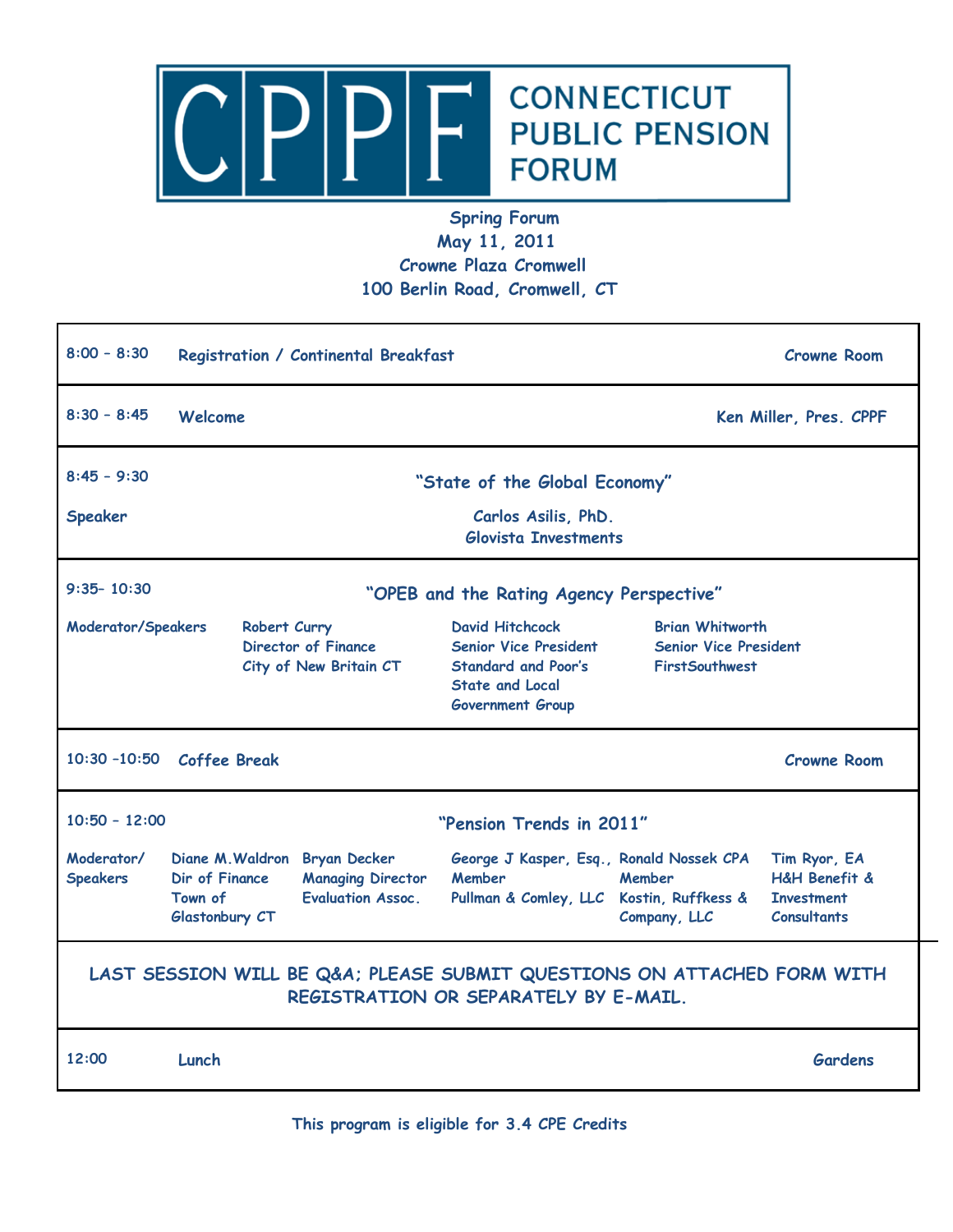## **Connecticut Public Pension Forum May 11, 2011 Cromwell Crowne Plaza Registration Form**

## **PLEASE ATTACH A BUSINESS CARD SO THAT WE MAY UPDATE OUR RECORDS**

| Name:                                                                |                                                                                                                                                                                                                                                                                                                                                                                                                                   |  |  |  |  |
|----------------------------------------------------------------------|-----------------------------------------------------------------------------------------------------------------------------------------------------------------------------------------------------------------------------------------------------------------------------------------------------------------------------------------------------------------------------------------------------------------------------------|--|--|--|--|
|                                                                      |                                                                                                                                                                                                                                                                                                                                                                                                                                   |  |  |  |  |
| <b>Mailing Address:</b>                                              |                                                                                                                                                                                                                                                                                                                                                                                                                                   |  |  |  |  |
|                                                                      |                                                                                                                                                                                                                                                                                                                                                                                                                                   |  |  |  |  |
|                                                                      |                                                                                                                                                                                                                                                                                                                                                                                                                                   |  |  |  |  |
|                                                                      |                                                                                                                                                                                                                                                                                                                                                                                                                                   |  |  |  |  |
| $E$ -mail: $Q$                                                       |                                                                                                                                                                                                                                                                                                                                                                                                                                   |  |  |  |  |
| Lunch will be a hot buffet.                                          |                                                                                                                                                                                                                                                                                                                                                                                                                                   |  |  |  |  |
| Do you plan to stay for lunch?                                       | <u>Yes</u>                                                                                                                                                                                                                                                                                                                                                                                                                        |  |  |  |  |
| Deadline:                                                            | May 04, 2011                                                                                                                                                                                                                                                                                                                                                                                                                      |  |  |  |  |
| Due to space limitations, NO on site registrations will be accepted. |                                                                                                                                                                                                                                                                                                                                                                                                                                   |  |  |  |  |
| Fees:                                                                |                                                                                                                                                                                                                                                                                                                                                                                                                                   |  |  |  |  |
| Government Member (Staff, Trustee, Committee                         |                                                                                                                                                                                                                                                                                                                                                                                                                                   |  |  |  |  |
| Member of Retirement System)                                         | $$50.00x$ = $$70.00x$                                                                                                                                                                                                                                                                                                                                                                                                             |  |  |  |  |
| Sponsor<br>Non- Sponsor Vendor                                       | $$75.00x$ =<br>$$100.00 \times 700 \times 700 \times 700 \times 700 \times 700 \times 700 \times 700 \times 700 \times 700 \times 700 \times 700 \times 700 \times 700 \times 700 \times 700 \times 700 \times 700 \times 700 \times 700 \times 700 \times 700 \times 700 \times 700 \times 700 \times 700 \times 700 \times 700 \times 700 \times 700 \times 700 \times 700 \times 700 \times 700 \times 700 \times 700 \times $ |  |  |  |  |
| Make checks payable to CPPF and mail with this form to:              |                                                                                                                                                                                                                                                                                                                                                                                                                                   |  |  |  |  |
| <b>CPPF</b><br>P.O. Box 842<br>Essex, CT 06426-0842                  | FEIN Number 06-1573714                                                                                                                                                                                                                                                                                                                                                                                                            |  |  |  |  |
| Questions? E-mail: lindarsavitsky@gmail.com                          |                                                                                                                                                                                                                                                                                                                                                                                                                                   |  |  |  |  |